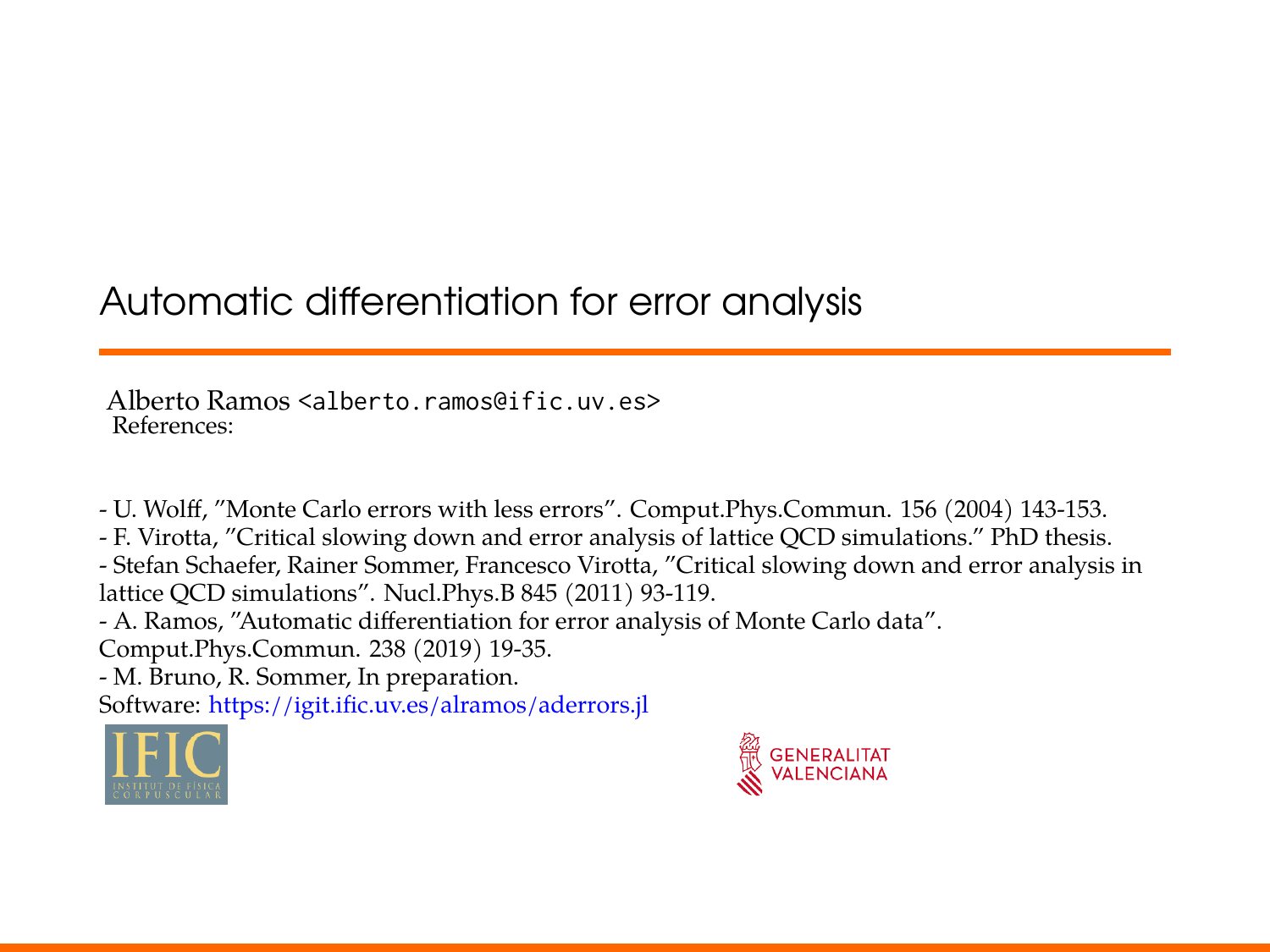## Data analysis in Lattice QCD

From simulations to the proton mass

- <sup>I</sup> Discretize space-time in a lattice of spacing *<sup>a</sup>*
- In Use Monte Carlo techniques to generate "configurations" (representatives of the QCD vacuum)
- $\blacktriangleright$  "Measure" correlation functions in these configurations

 $aM_p, af_{\pi}, af_k, af_{+}^{B\to D}(q^2), aM_{\pi}, \ldots$ 

 $\blacktriangleright$  Detailed analysis to extrapolate results to the physical world:

$$
a \to 0, L \to \infty, m_q \to m_q^{\text{phys}}, \dots
$$

▶ Our result (i.e.  $M_p = 943(17)$  MeV,  $V_{cb} = 0.039(3), \ldots$ ) is a (complicated) function of the "measured" quantities in **several** ensembles (values of  $a, L, m<sub>q</sub>$ )

$$
M_p = F(aM_p, af_\pi, af_k, aM_\pi, \dots)
$$

 $\triangleright$  This talk: techniques to determine uncertainty in derived observables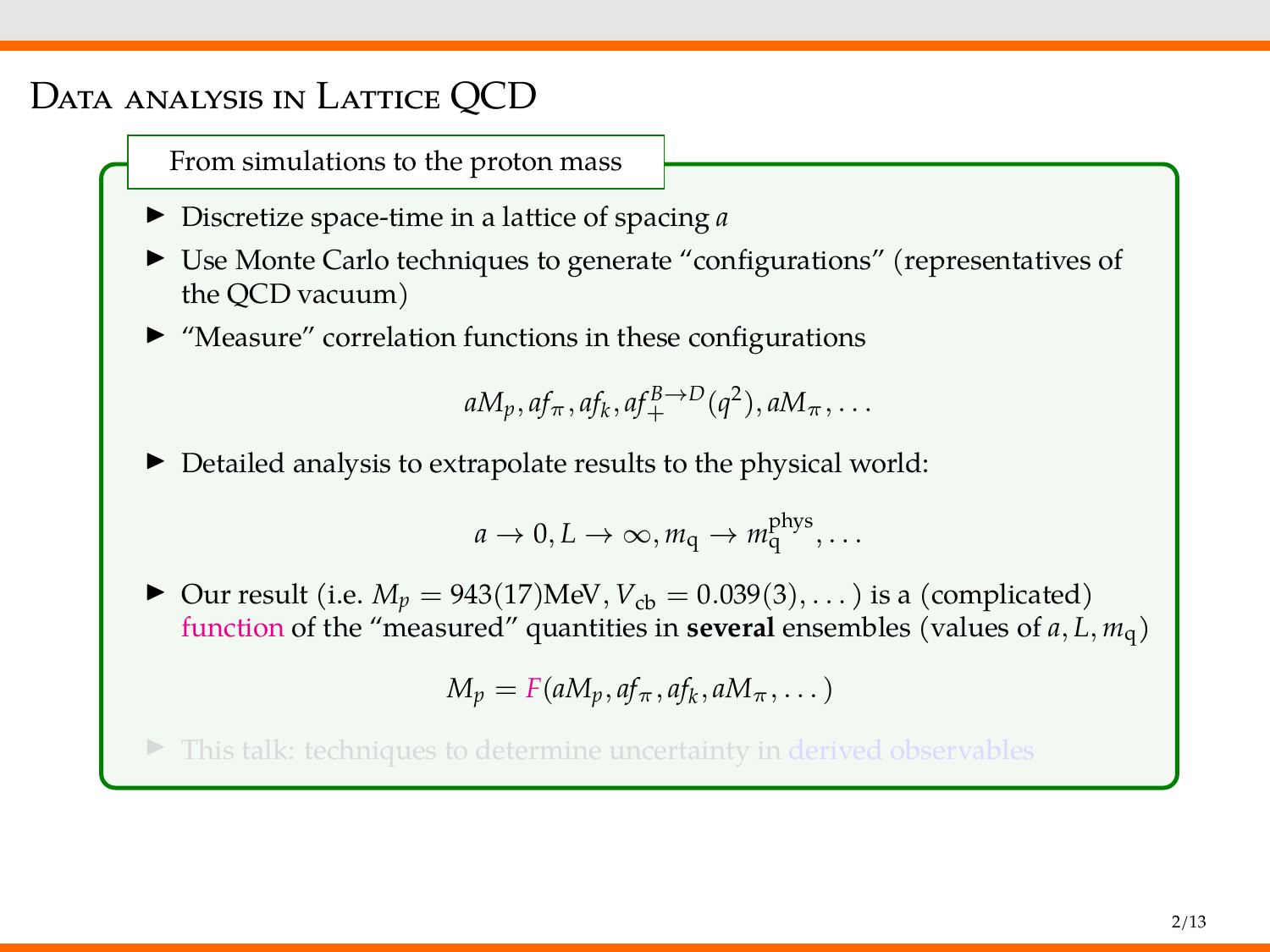## Data analysis in Lattice QCD

From simulations to the proton mass

- <sup>I</sup> Discretize space-time in a lattice of spacing *<sup>a</sup>*
- In Use Monte Carlo techniques to generate "configurations" (representatives of the QCD vacuum)
- $\blacktriangleright$  "Measure" correlation functions in these configurations primary observables

$$
aM_p, af_\pi, af_k, af_+^{B\to D}(q^2), aM_\pi, \ldots
$$

 $\blacktriangleright$  Detailed analysis to extrapolate results to the physical world:

$$
a \to 0, L \to \infty, m_q \to m_q^{\text{phys}}, \dots
$$

▶ Our result (i.e.  $M_p = 943(17)$  MeV,  $V_{cb} = 0.039(3), \ldots$ ) is a (complicated) function of the "measured" quantities in **several** ensembles (values of *a*, *L*, *m*q)

 $M_p = F(aM_p, af_\pi, af_k, aM_\pi, \dots)$  (derived observables)

This talk: techniques to determine uncertainty in derived observables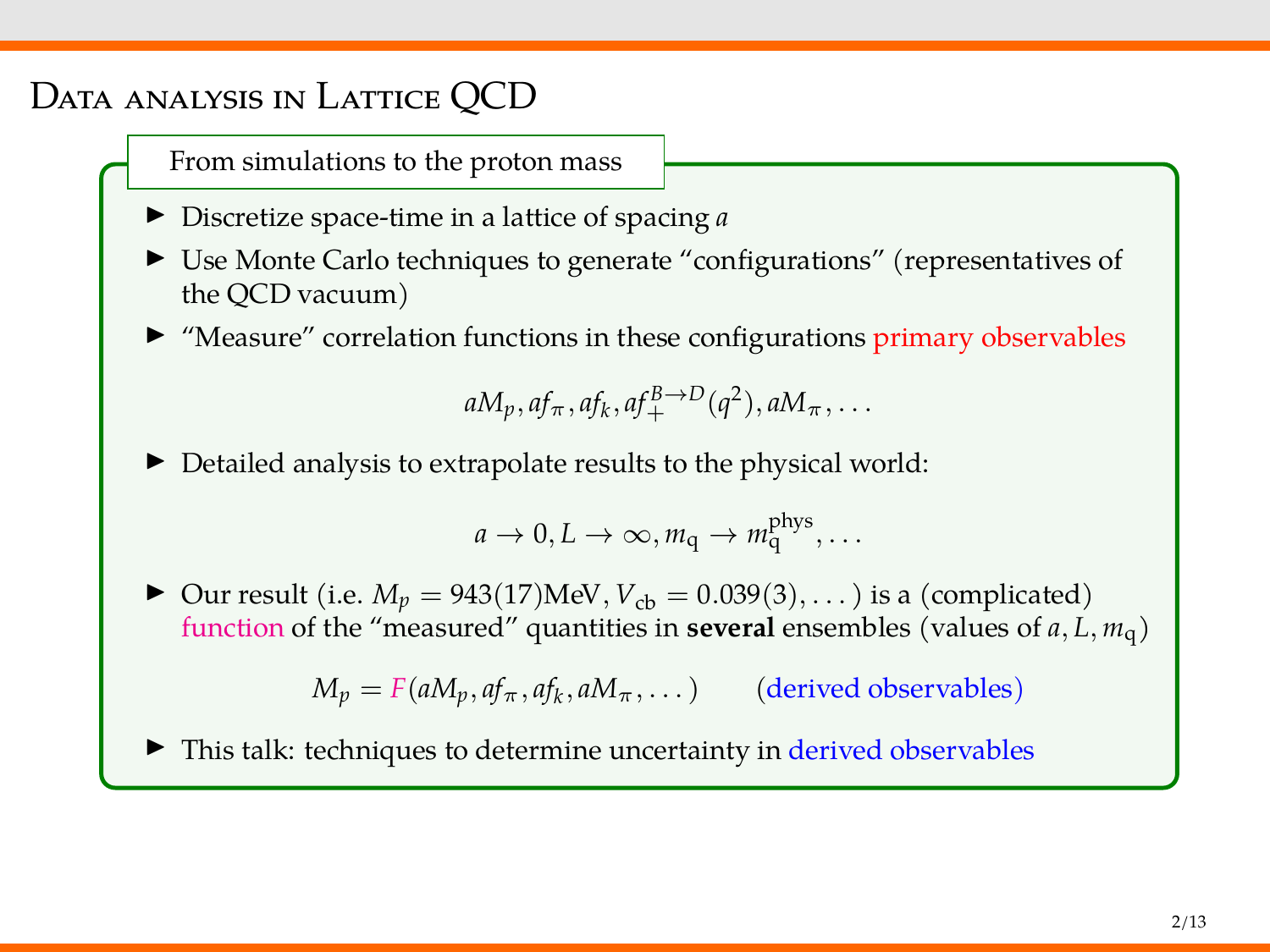#### Linear error propagation

Seems trivial...

$$
Z = F(X) \implies \delta Z = \frac{dF}{dX} \delta X
$$
  

$$
X = 1.0 \pm 0.1 \implies Z = \sin(X) = 0.841 \pm 0.054
$$

But we need to be careful with

- $\blacktriangleright$  Correlations between data
- $\blacktriangleright$  What happens when *F* is an iterative algorithm

 $F =$  Fit data  $(x, y)$  to model  $f$ 

 $\blacktriangleright$  Final error... Where does it come from?



 $\blacktriangleright$  What to do when data is not  $X = 1.0 \pm 0.1$ , but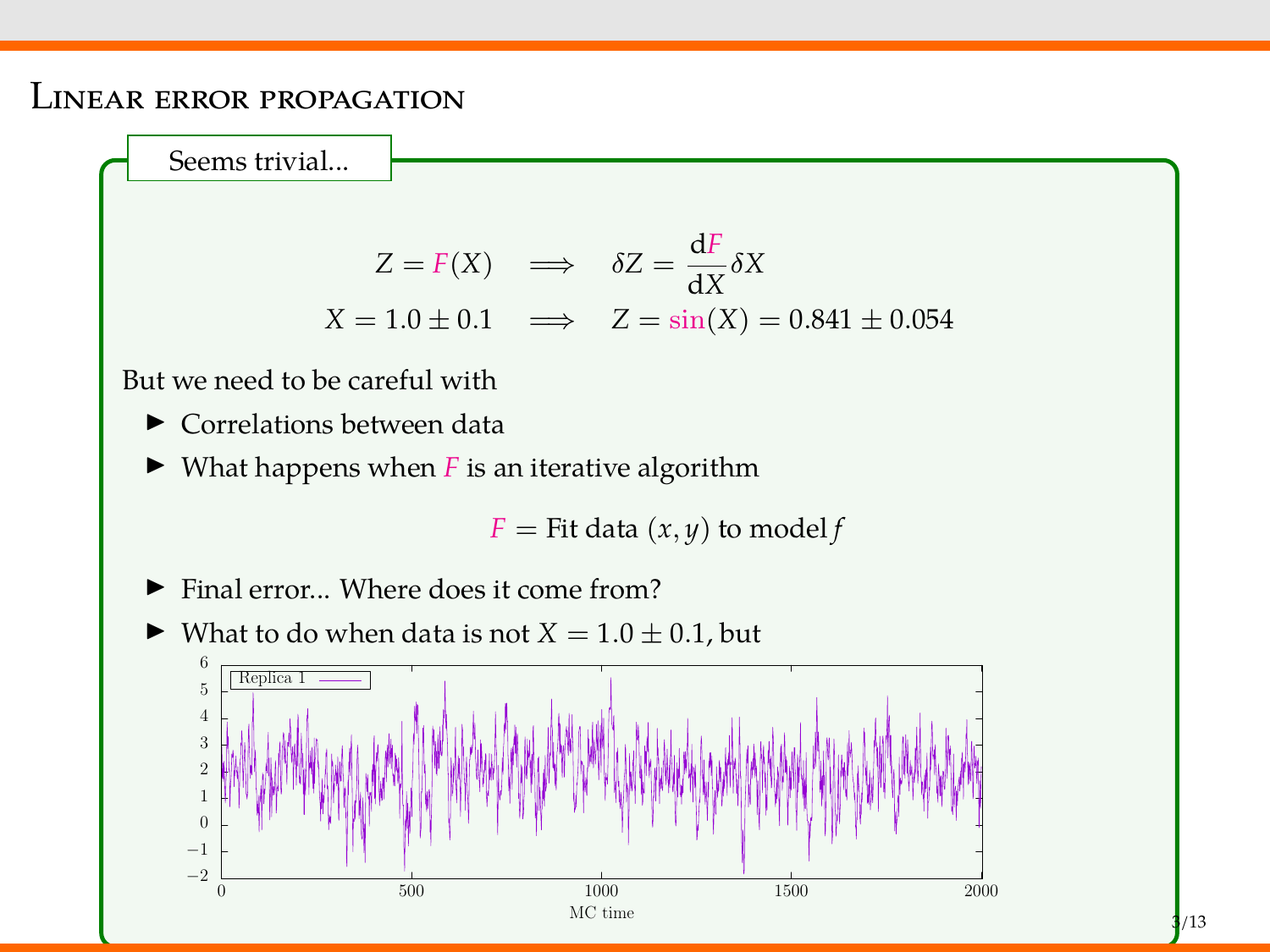### WELCOME TO ADerrors.jl

- I Exact linear error propagation, even in iterative algorithms. Thanks to Automatic diferentiation (ForwardDiff.jl)
- $\blacktriangleright$  Handles data from any number of ensembles (i.e. simulations with different parameters/data from different sources).

| Code (Julia)                                                |
|-------------------------------------------------------------|
| julia> import Pkg                                           |
| (v1.X) pkg> add https://igit.ific.uv.es/alramos/bdio.jl     |
| (v1.X) pkg> add https://igit.ific.uv.es/alramos/aderrors.jl |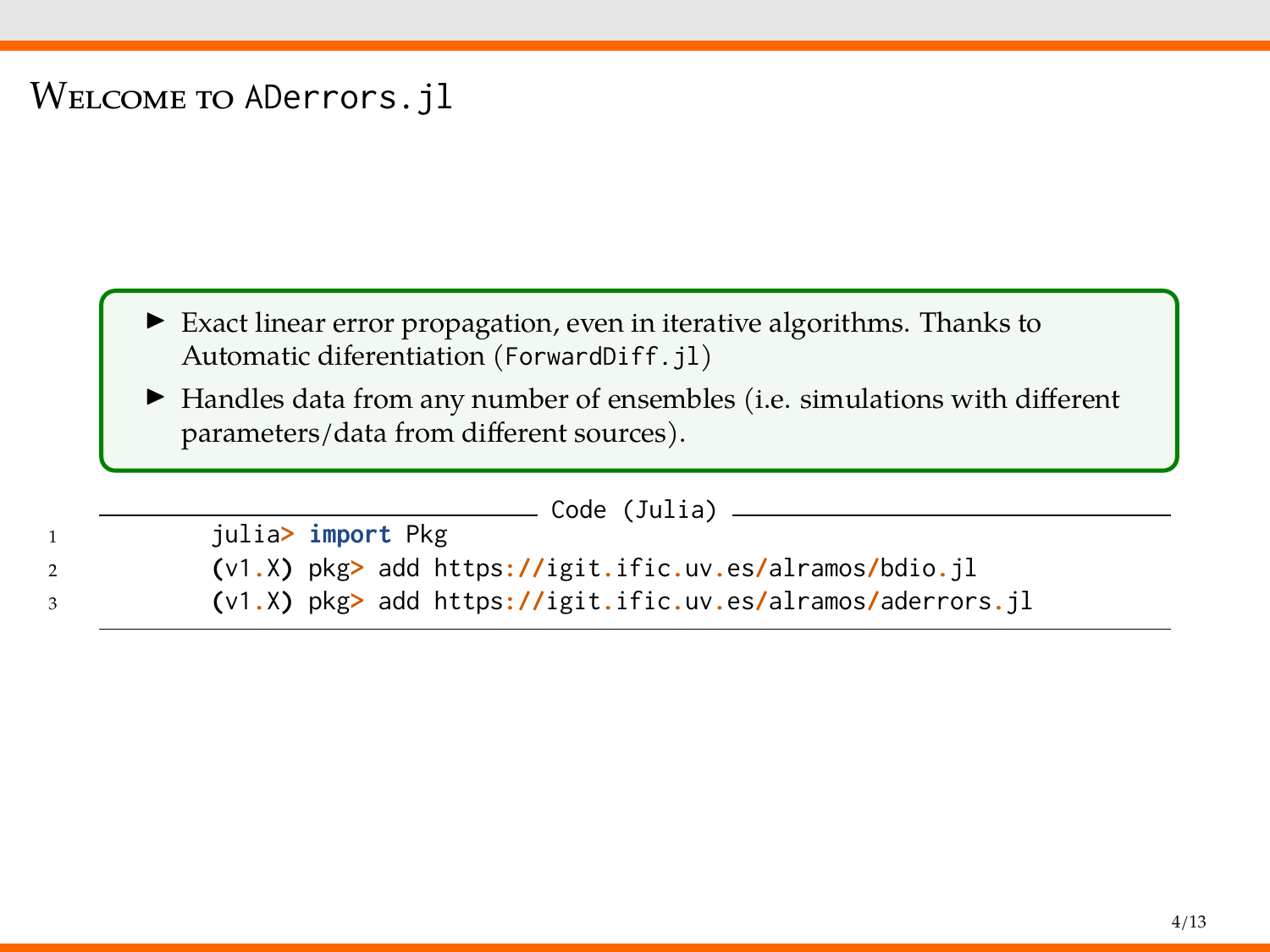#### A calculator with uncertainties

```
\qquad \qquad \text{Code (Julia)} \qquad \qquad1 julia> x = uwreal([12.31, 0.23], "Experiment A") # x = 12.31(23) from some experiment
2 12.31 (Error not available... maybe run uwerr)
3
4 julia> y = uwreal([4.22, 0.12], "Experiment B") # x = 4.22(12) from some other experiment
5 4.22 (Error not available... maybe run uwerr)
6
7 julia> z = x + y
8 16.53 (Error not available... maybe run uwerr)
9 julia> uwerr(z)
10
11 julia> println(z) # sqrt(0.23ˆ2 + 0.12ˆ2) = 0.25942243542145693
12 16.53 +/- 0.25942243542145693
13
14 julia> details(z)
15 16.53 +/- 0.25942243542145693
16 ## Number of error sources: 2
17 \# Number of MC ids \cdot 0
18 ## Contribution to error : Ensemble [%] [MC length]
19 # Experiment A 78.60
20 # Experiment B 21.40
21
22 julia> zero_error = sin(z) - ( sin(x)*cos(y) + cos(x)*sin(y) )
23 -6.661338147750939e-16 (Error not available... maybe run uwerr)
24 julia> uwerr(zero_error)
25
26 julia> println(zero_error) # ADerrors keeps correlations!
27 -6.661338147750939e-16 +/- 1.7281005654554058e-16
```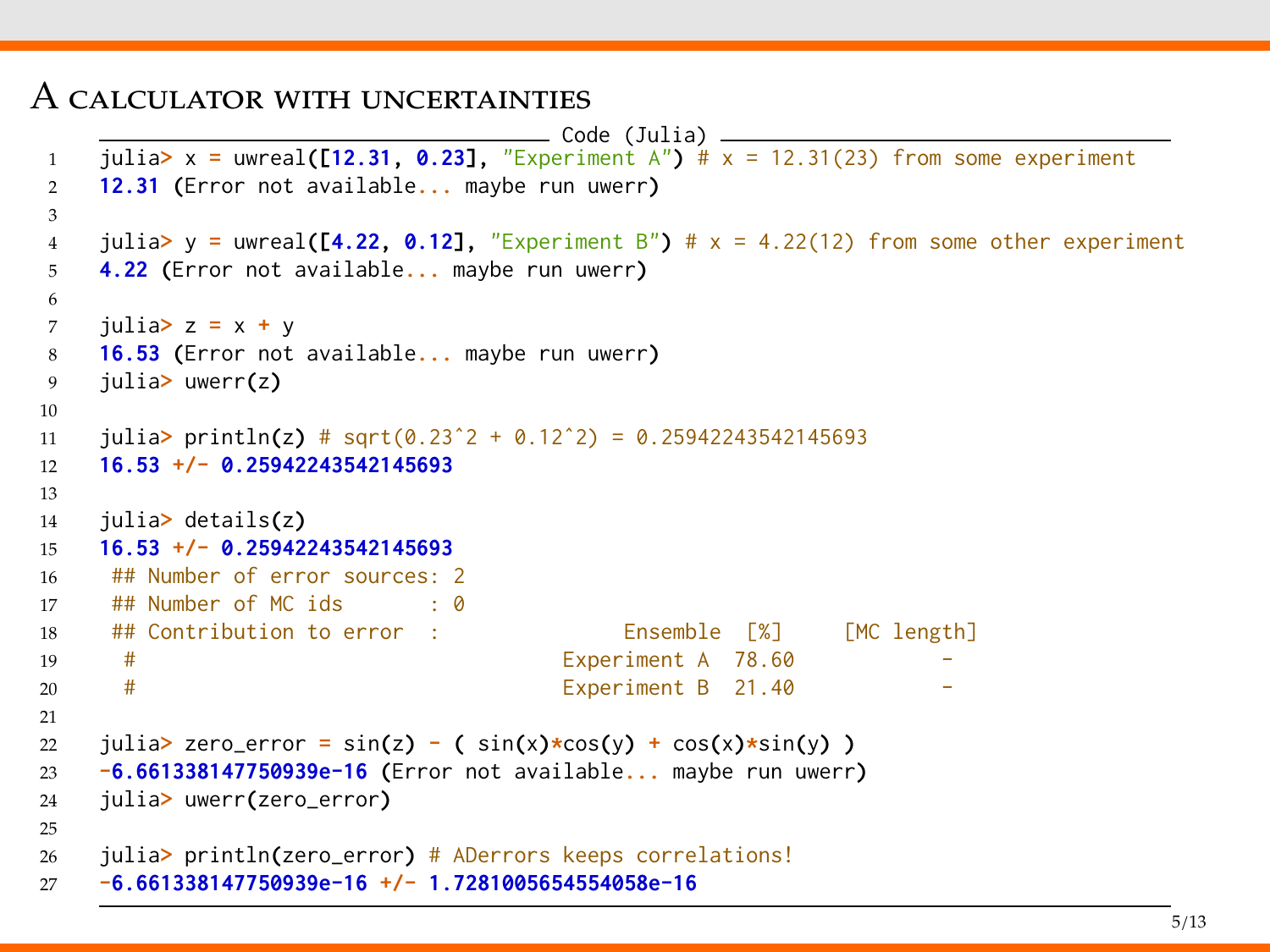ADerrors. *jl* allows to input correlated data

```
\equiv Code (Julia) \equiv1 julia> avg = [16.26, 0.12, -0.0038];
2 julia> Mcov = [0.478071 -0.176116 0.0135305
                  3 -0.176116 0.0696489 -0.00554431
4 0.0135305 -0.00554431 0.000454180];
5
6 julia> p = cobs(avg, Mcov, "Correlated data")
7 3-element Array{uwreal,1}:
8 16.26 (Error not available... maybe run uwerr)
9 0.12 (Error not available... maybe run uwerr)
10 -0.0038 (Error not available... maybe run uwerr)
11
12 julia> uwerr.(p);
13 julia> p
14 3-element Array{uwreal,1}:
15 16.26 +/- 0.6914267857119798
16 0.12 +/- 0.2639107803785211
17 -0.0038 +/- 0.021311499243366245
18 julia> cov(p)
19 3×3 Array{Float64,2}:
20 0.478071 -0.176116 0.0135305
21 -0.176116 0.0696489 -0.00554431
22 0.0135305 -0.00554431 0.00045418
23
24 julia> z = p[1] + p[2] + sin(p[3]); # Correlations are propagated
25 julia> uwerr(z)
26 julia> z
27 16.37620000914533 +/- 0.4603415450741195
```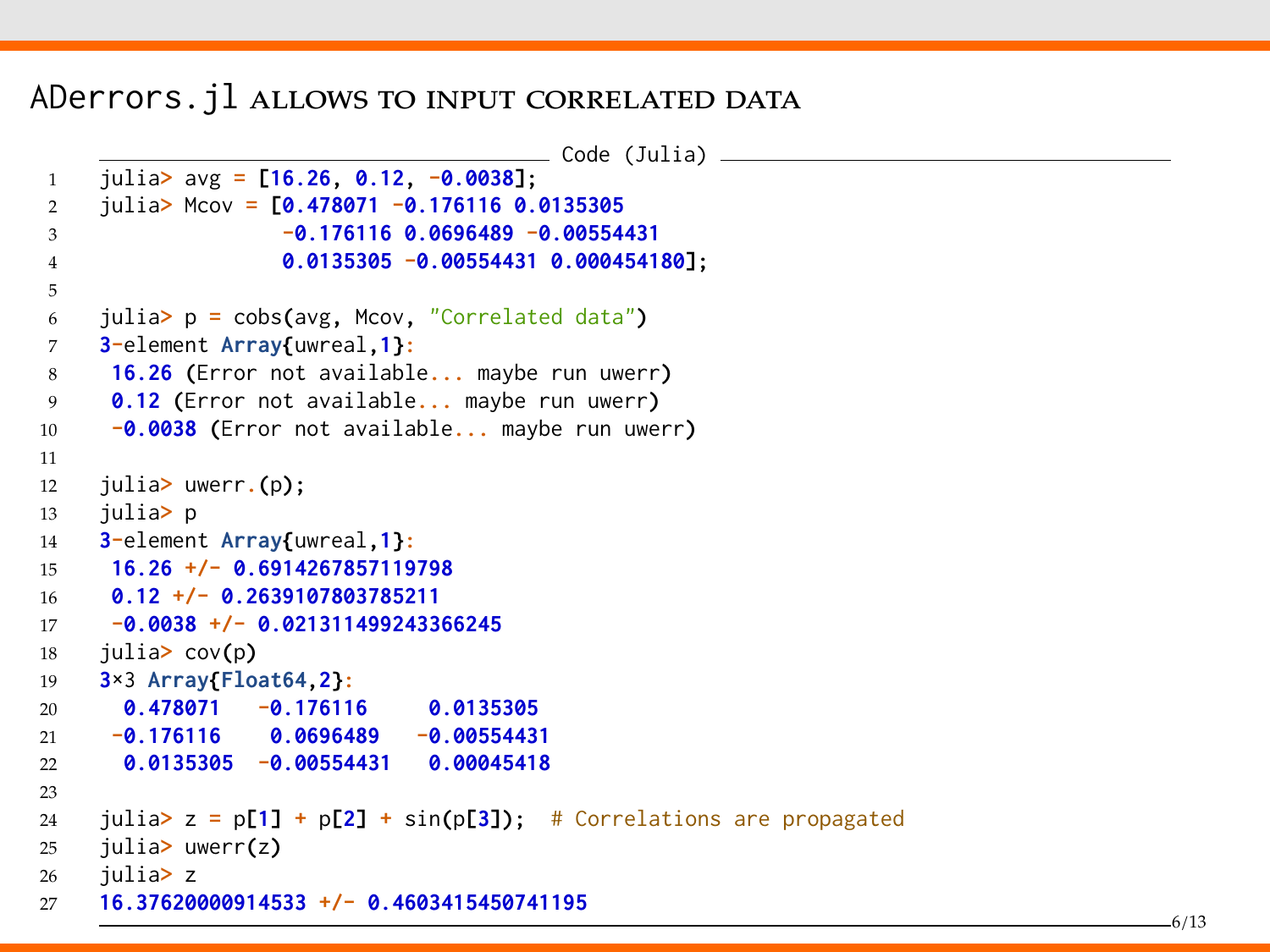Works with iterative algorithms: Root of  $f(x) = a \cos(b \sin(x)) - x$ 

```
\equiv Code (Julia) \equiv1 julia> a = uwreal([1.34, 0.12], "Data 01") # a = 1.34 +/- 0.12
2 julia> b = uwreal([1.34, 0.12], "Data 02") # b = 1.34 +/- 0.12
3
4 julia> x0 = uwreal([0.5,0.5], "Initial position") # x0 = 0.5 +/- 0.5
5 julia> while true # This is just newton method
6 val = a*cos(b*sin(x0)) - x0
7 der = -a*b*sin(b*sin(x0))*cos(x0) - 1.0
8 x1 = x0 - val/der
9 if (abs(value(x0) - value(x1))<1.0E-10)
10 break
11 else
12 \times 0 = x113 end
14 end
15
16 julia> uwerr(x1)
17
18 julia> details(x1)
19 0.7838003744331717 +/- 0.056992589665847124
20 ## Number of error sources: 3
21 ## Number of MC ids \cdot 0
22 ## Contribution to error : Ensemble [%] [MC length]
23 # Data 02 63.25
24 # Data 01 36.75
25 # Initial position 0.00 -
```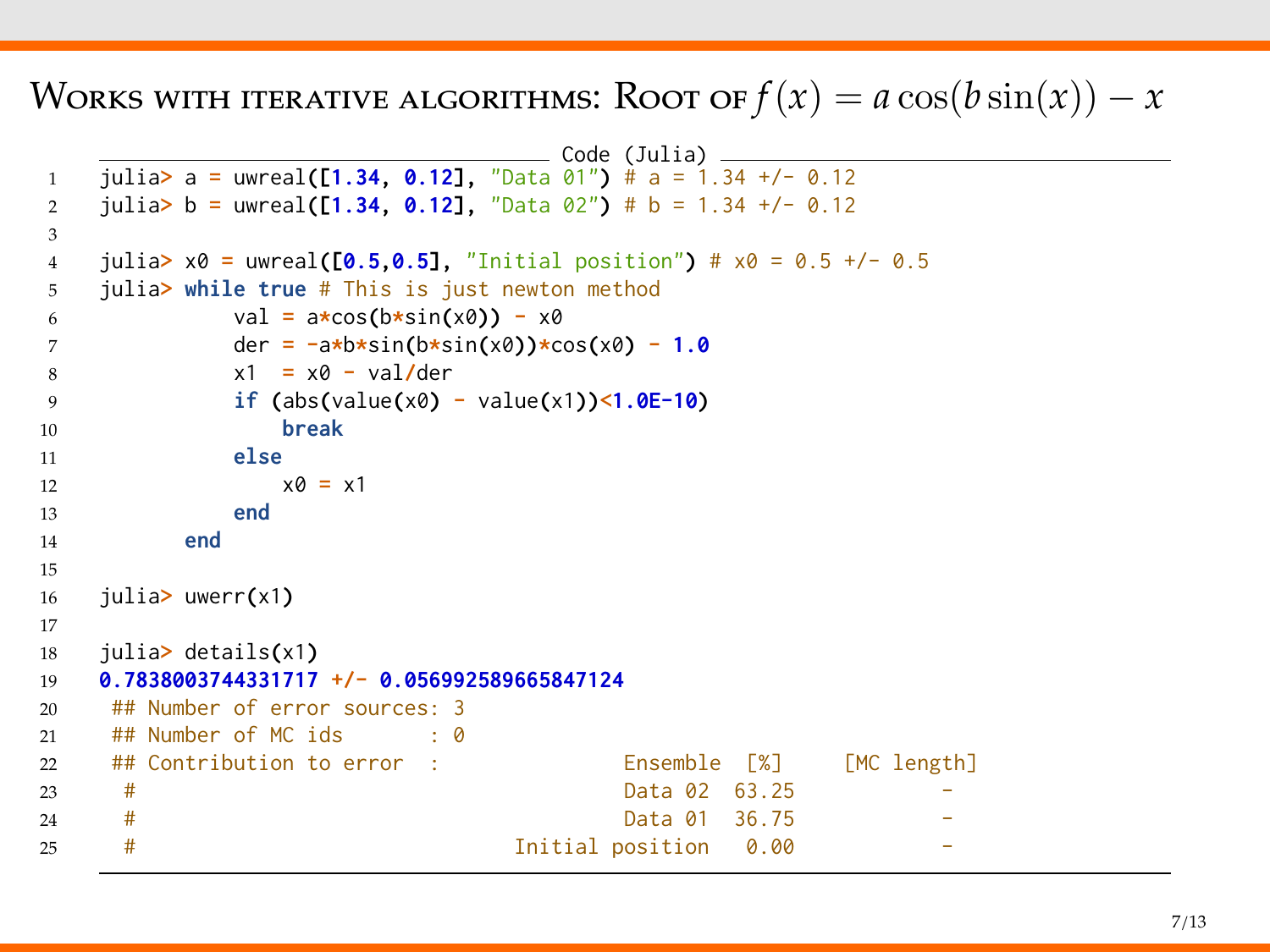Awesome... but I do not want to re-code Levenberg-Marquardt

AD allows to propagate errors to fit parameters

Find  $p_i$  ( $i = 1, \ldots, N_{\text{param}}$ ) that minimize

$$
\chi^2(p_i;d_a), \qquad p_i (i=1,\ldots,N_{\text{param}}), \quad d_a (a=1,\ldots,N_{\text{data}}).
$$

with *d<sup>a</sup>* some MC data.

- $\triangleright \ \chi^2$  is minimum at  $\bar{p}_i$  for the central values of the data  $\bar{d}_a$
- ▶ How much changes the values of the parameters ( $\bar{p}_i \rightarrow \bar{p}_i + \delta p_i$ ) that minimize  $\chi^2$  when the data is shifted  $\bar{d}_a \rightarrow \bar{d}_a + \delta d_a$ ?

$$
\frac{\delta p_i}{\delta d_a} = -\sum_{j=1}^{N_{\text{param}}} (H^{-1})_{ij} \partial_j \partial_a \chi^2 \Big|_{(\bar{p}_i; \bar{d}_a)}
$$

.

with

$$
H_{ij} = \partial_j \partial_i \chi^2 \Big|_{(\bar{p}_i; \bar{d}_a)},
$$

Error propagation only requires derivatives of  $\chi^2$  at the minima (we do not care how you arrived there!)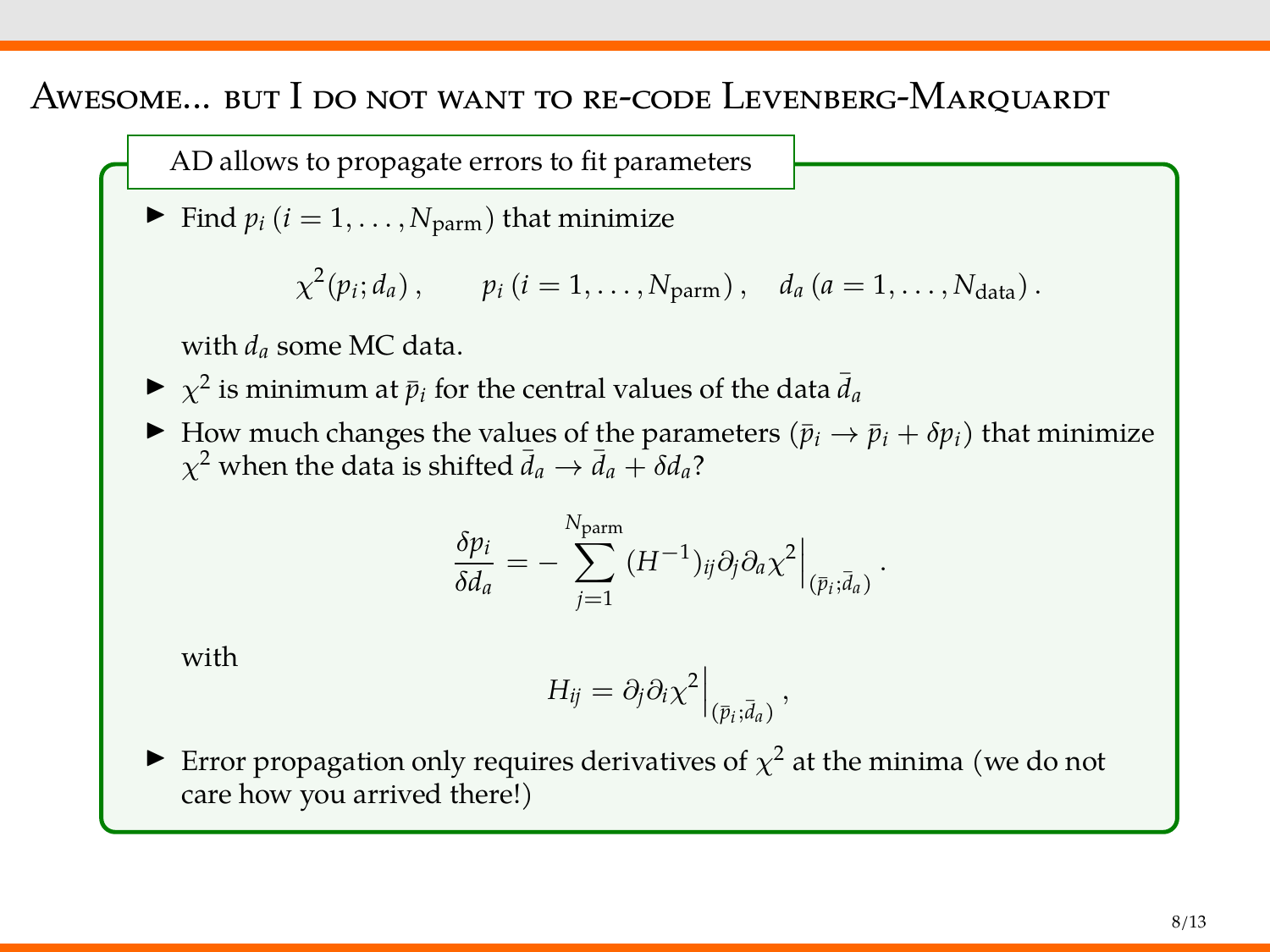#### Exact error propagation in fits

```
Code (Julia)
1 ...
2 julia> lm, csq = FFfit_funcs(fp, f0, 4, 4, nlatt, FLAGp); # Definition of fit functions
3 julia> uwdt
4 9.5 1.05004 +/- 0.039482274503883384
5 11.6 1.17597 +/- 0.04580916938779833
6 8.5 1.00648 +/- 0.012263563919187603
    7 ...
8 julia> r = optimize(xx -> lm(xx, value.(uwdt)), zeros(9), LevenbergMarquardt())
9 * Algorithm: LevenbergMarquardt
10 * Minimizer: [0.03562259277485376,-0.2733271920349287,1.6897944291757172,-89.38349668726151.0.0
11 * Sum of squares at Minimum: 4.901151
12
13 julia> fitp, cexp = fit_error(csq, r.minimizer, uwdt) # Error propagation with ADerrors
14 julia> uwerr.(fitp) # The fit parameters are normal uwreal variables
15 julia> print("Vcb: ") # The last fit parameter is Vcb
16 julia> details(fitp[end])
17 Vcb: 0.04032176066923957 +/- 0.0021953643904483967
18 ## Number of error sources: 24
19 \# Number of MC ids \cdot 0
20 ## Contribution to error : Ensemble [%] [MC length]
21 # BaBar 00000001 31.84
22 # BaBar 00000002 23.33 -
23 # BaBar 10b 00000001 16.30
24 # BaBar 10b 00000002 11.80
25 # BaBar 00000003 10.13
26 # Lattice form factors 00000003 2.54
27 ...
```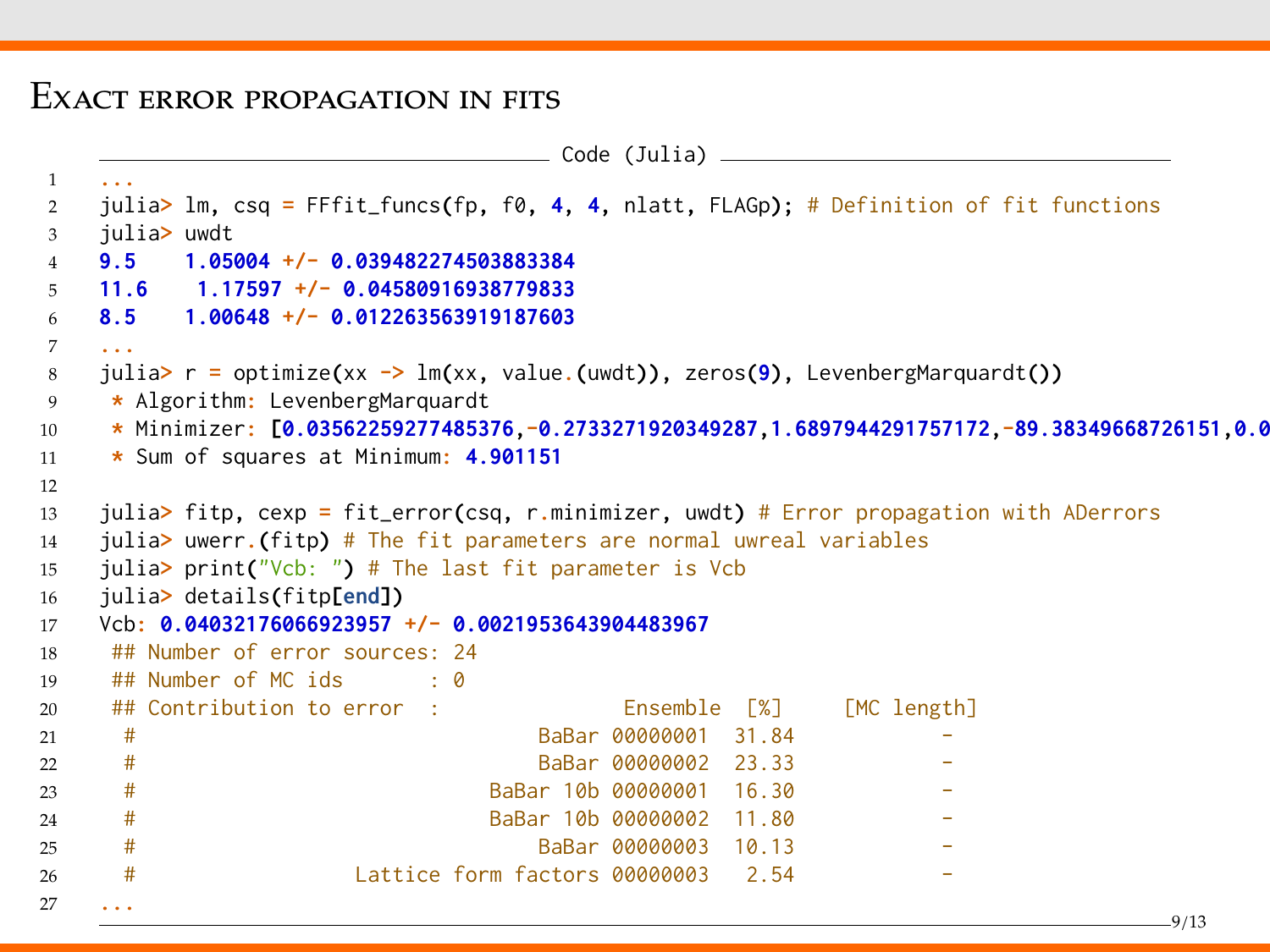## Handling Monte Carlo data

```
\blacktriangleright Generate a random walk in the interval [-1, 1]\overline{\phantom{a}} Code (Julia) \overline{\phantom{a}}1 julia> # Generate some correlated data
2 eta = randn(10000);
3 julia> x = Vector{Float64}(undef, 10000);
4 julia> x[1] = 0.0;
5 julia> for i in 2:10000 # This is just a random walk in [-1,1]
6 x[i] = x[i-1] + 0.2*eta[i]
7 if abs(x[i]) > 1.0
8 x[i] = x[i-1]
9 end
10 end
```
 $\blacktriangleright$  Input a Monte Carlo history as uwreal. Correlations handled automatically

```
_________ Code (Julia) ________
1 julia> xp2 = uwreal(x.ˆ2, "Random walk ensemble in [-1,1]")
2 0.3533602504472119 (Error not available... maybe run uwerr)
3
4 julia> xp4 = uwreal(x.ˆ4, "Random walk ensemble in [-1,1]")
5 0.2197572322981959 (Error not available... maybe run uwerr)
6
7 julia> cov([xp2, xp4])
8 2×2 Array{Float64,2}:
9 8.12723e-5 6.57753e-5
10 6.57753e-5 5.28194e-5
```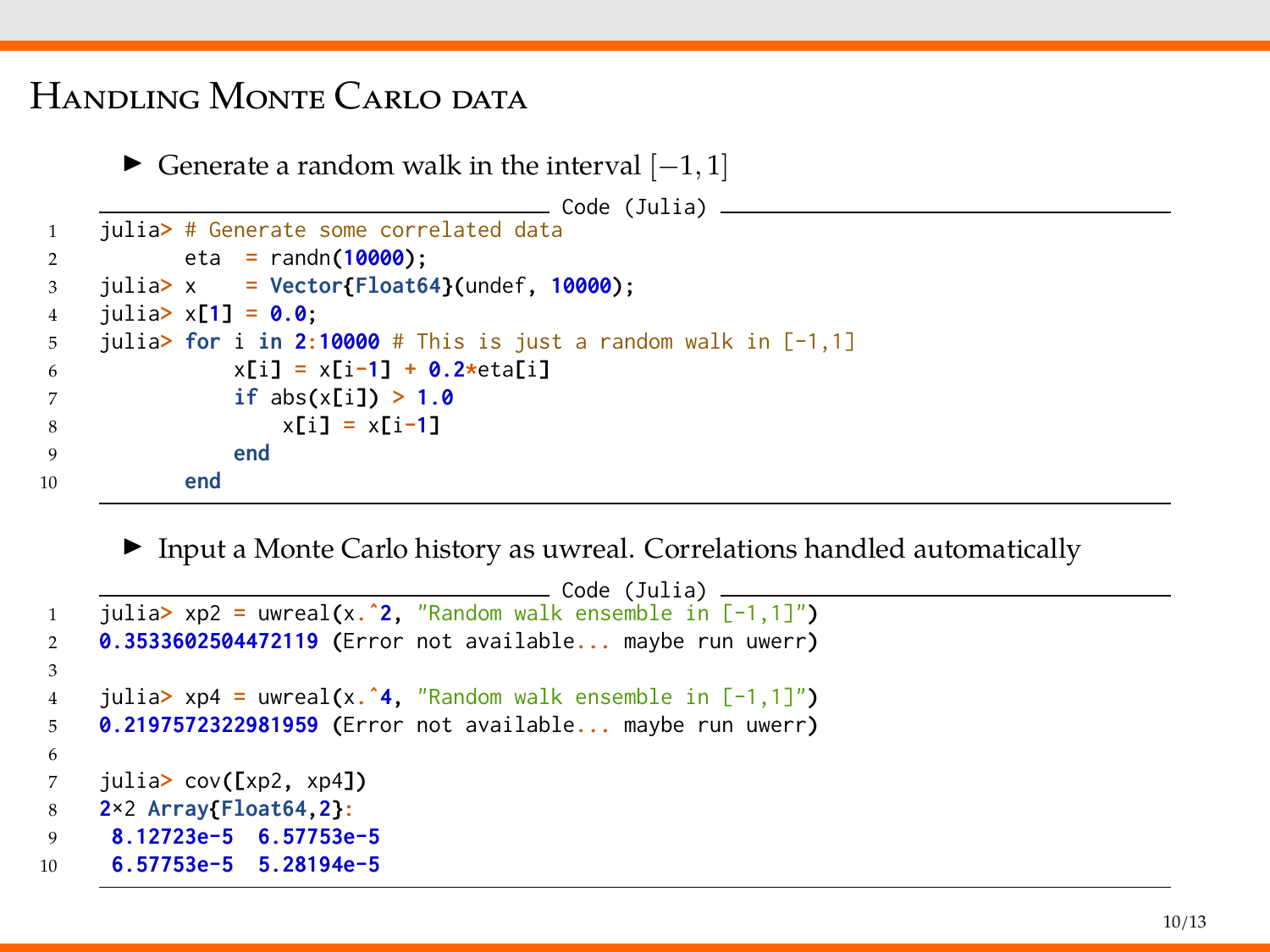### Handling Monte Carlo data (and mix with variables with error)

 $\triangleright$  You can operate with MC data as with any other uwreal

```
Code (Julia)
1 julia> Z = uwreal([1.23, 0.067], "Normalization factor")
2 1.23 (Error not available... maybe run uwerr)
3
4 julia> res = Z*xp2ˆ2/xp4
5 0.6606310543026856 (Error not available... maybe run uwerr)
6
7 julia> uwerr(res)
8
9 julia> details(res)
10 0.6606310543026856 +/- 0.038157302195505186
11 ## Number of error sources: 2
12 ## Number of MC ids : 1
13 ## Contribution to error : Ensemble [%] [MC length]
14 # Normalization factor 88.94
15 # Random walk ensemble in [-1,1] 11.06 10000
```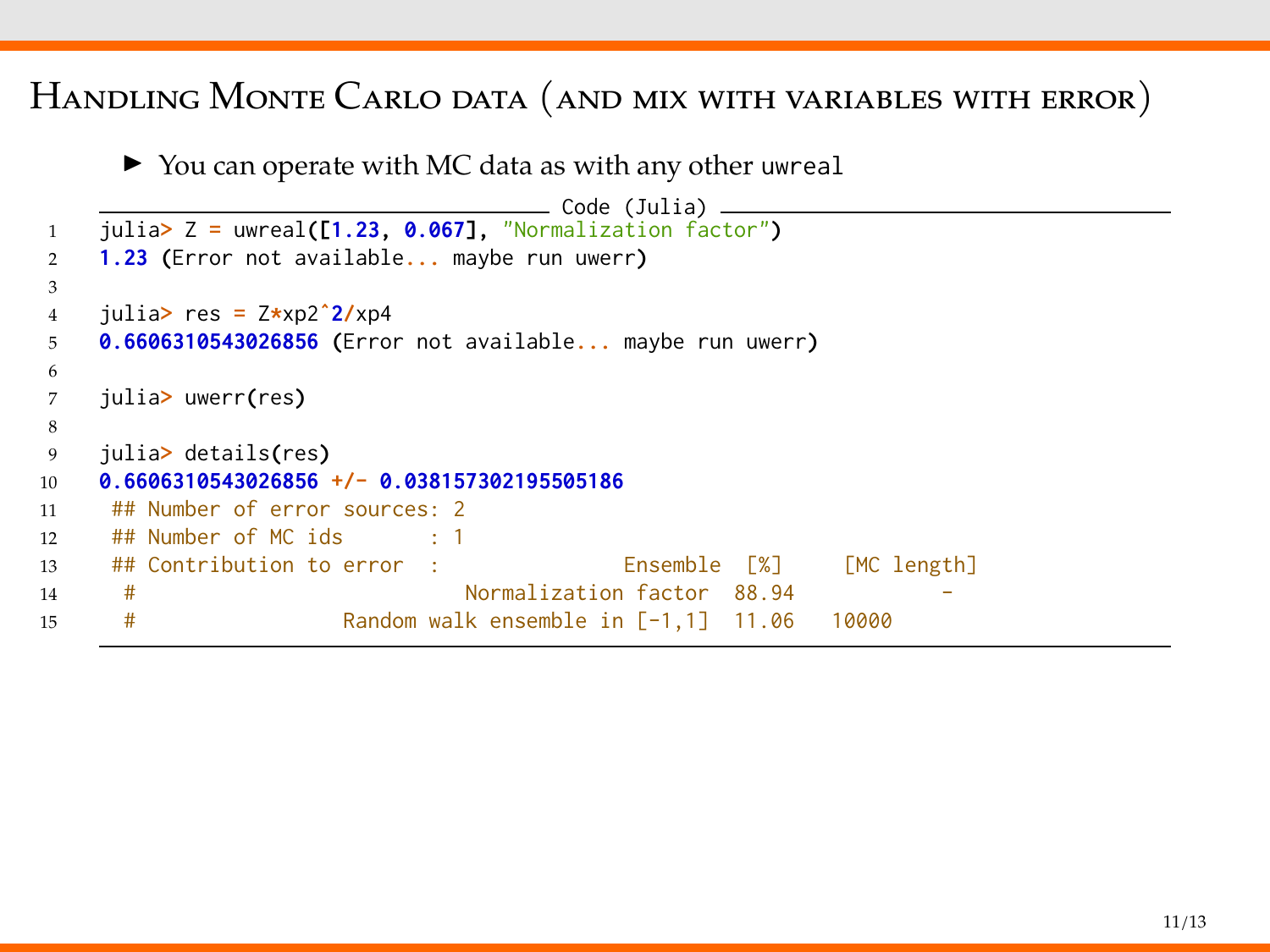# Scales to large projects

**Example from a recent project (determination of**  $\alpha_s$ **)** 

|                |                                                  | Code (Julia) |            |                                          |
|----------------|--------------------------------------------------|--------------|------------|------------------------------------------|
| $\mathbf{1}$   | julia> details(lambda)                           |              |            |                                          |
| $\overline{2}$ | Lambda: 392.0531757233569 +/- 10.640559075729831 |              |            |                                          |
| 3              | ## Number of error sources: 210                  |              |            |                                          |
| $\overline{4}$ | ## Number of MC ids<br>: 163                     |              |            |                                          |
| 5              | ## Contribution to error<br>- 11                 | Ensemble     | [%]        | [MC length]                              |
| 6              | #                                                |              | $-2$ 48.72 |                                          |
| 7              | #                                                | 85000480     | 4.21       | 4120,600                                 |
| $\bf8$         | #                                                | 90000480     | 4.11       | 4760,820,820,820                         |
| 9              | #                                                | 95000480     | 3.86       | 4620, 1540, 980, 1080, 1060              |
| 10             | #                                                | 90000240     | 3.44       | 14500                                    |
| 11             | #                                                | 95000240     | 3.27       | 16000                                    |
| 12             | #                                                | 100000480    | 3.22       | 5540,860,2260,2420                       |
| 13             | #                                                | $\mathbf{1}$ | 2.81       |                                          |
| 14             | #                                                | 105000480    | 2.49       | 2040, 1700, 1700, 900, 2220, 1840, 1080, |
| 15             | #                                                | 110000480    | 2.23       | 580,600,600,580,8780,1940,1680,168       |
| 16             | #                                                | 85000240     | 1.81       | 14500                                    |
| 17             | #                                                | 100000240    | 1.81       | 19100                                    |
| 18             | #                                                | 80000480     | 1.35       | 3380,280                                 |
| 19             | #                                                | 47284245     | 1.10       | 2438,2449                                |
| 20             | #                                                | 110000240    | 1.04       | 21800                                    |
| 21             | #                                                | 110000161    | 0.86       |                                          |
| 22             | #                                                | 80000240     | 0.83       | 12900                                    |
| 23             | #                                                | 105000240    | 0.78       | 18800                                    |
| 24             | #                                                | 46172205     | 0.76       | 2531, 2528                               |
| 25             | #                                                | 49104325     | 0.71       | 995, 996, 996, 993, 996                  |
| 26             | $\cdots$                                         |              |            | 12/13                                    |